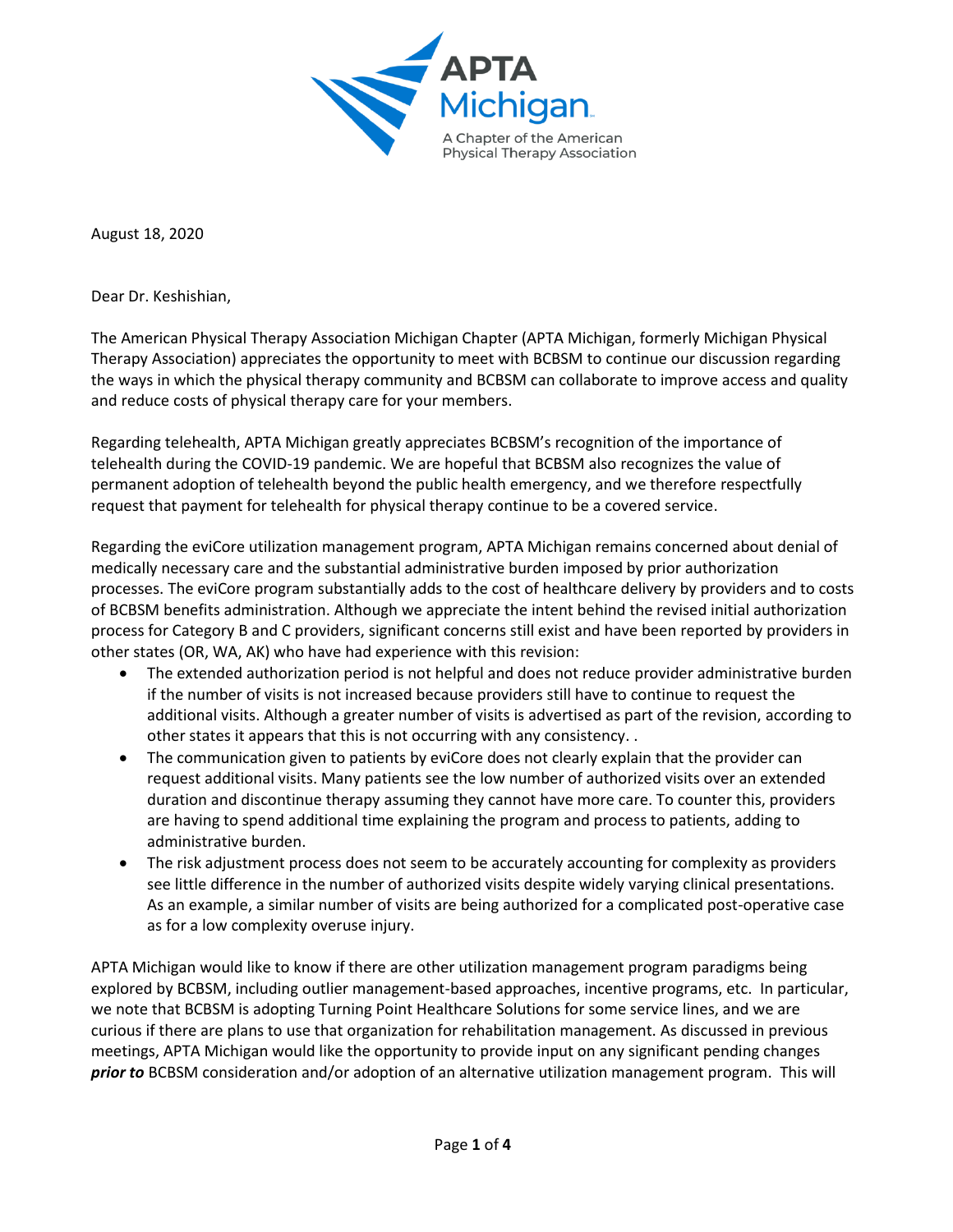

help to reduce provider abrasion and avoid many of the ongoing implementation and execution issues experienced with eviCore.

Regarding our ongoing discussion about value-based care, we would like to continue to explore alternate payment policies with BCBSM that facilitate a shift toward value-based payment. We previously communicated on the following suggestions outlined below:

- Incentivize systematic outcomes data collection and reporting this could be through subsidizing fees for participation in accredited clinical registries, exempting providers who use registries or other systematic outcomes measurement and reporting process from corePath, or providing incentive payments based on performance on standardized outcome measures.
- Use a claims or visit threshold after which corePath would be required. If no clinical outcome measures were used to provide the basis for a request for continued care (or no extenuating circumstances were articulated), no further care would be authorized.
- Reconsider how the categorization process is linked to utilization management. Do not use corePath with Category A and B providers. To capture Category A providers who have low utilization but deliver poor quality care, screen Category A providers thru claims data to identify the frequency of patients starting care with another provider within 30 days as a proxy for low visits but poor quality care, and then subject those providers to corePath as well.
- Identify a sample of outliers using a claim or visit threshold on a routine basis to initiate further inquiry. Providers who cannot provide evidence of clinical outcome measurement and/or confounding factors that demonstrate their unique patient population to justify their aberrant utilization should then be subject to corePath. Although this is similar to what is currently done with C providers prior to consideration of disaffiliation, initiating this contact sooner with a collaborative approach in the spirit of changing practice, rather than under threat of disaffiliation, would help move providers toward developing the necessary culture to effectively participate in a value-based payment environment.
	- APTA Michigan supports exploration of outlier-based utilization management programs, however, we also recognize that execution of key elements is critical. These include the riskadjustment process used to determine the outlier threshold(s), whether the program is provider or payer funded, and if provider funded, whether payment increases will be made to offset these costs, etc.
- Regarding direct access (i.e. revising the physician prescription requirement to be consistent with Michigan state law which only requires a physician prescription for treatment after 10 visits or 21 days), APTA Michigan continues to encourage BCBSM/BCN to consider the extensive data previously provided regarding both the reduced physical therapy-related costs and total costs (due to reductions in unnecessary physician visits, medication, and imaging) that are associated with direct access episodes of physical therapy compared with physician-referred episodes of care.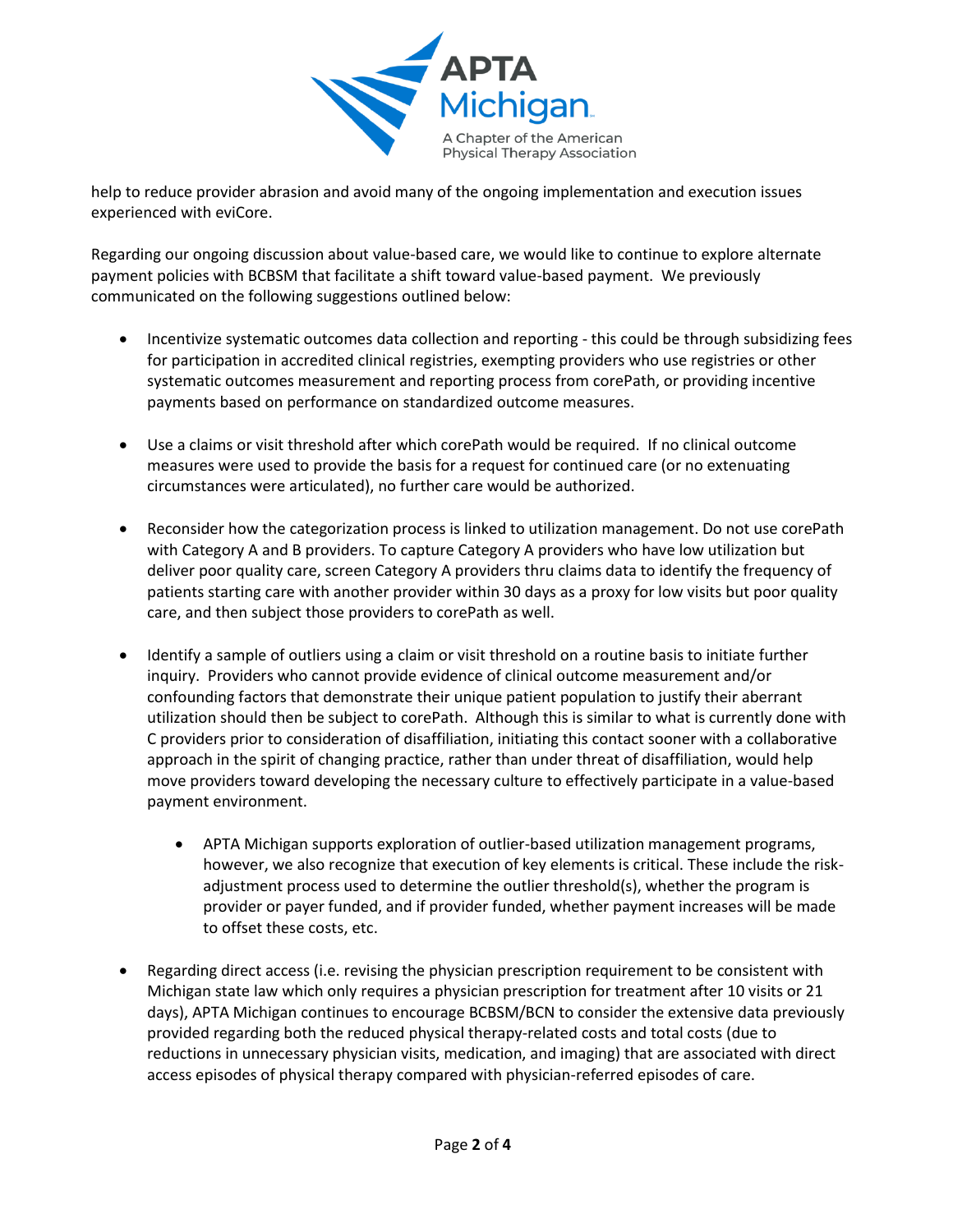

- APTA Michigan would also like to express several concerns related to the MQIC Guideline on the Management of Low Back Pain recently adopted by BCBSM/BCN:
	- o Most concerning is the statement that 90% of episodes of acute LBP resolve within 6 weeks and the subsequent, implicit recommendation to wait for 2 weeks before referral to physical therapy. It is unfortunate that the myth of self-limiting episodes of back with low recurrence rates continues to be propagated:
		- **.** This faulty assertion was first made by Dillane et al<sup>1</sup> who conducted a record review of a single general practice where the duration was measured as the number of weeks from the first to the last consultation with the general practitioner. The assumption was that the final physician consultation represented the resolution of symptoms.
		- **•** Croft et al<sup>2</sup> debunked this assumption: "Although 90% of patients ceased to consult with their general practitioner concerning their symptoms after three months, most still had substantial low back pain and related disability" and in fact only 25% of patients had fully recovered from their low back pain in one year.
		- **■** The persisting nature of low back pain symptoms was incidentally noted in a metaanalysis by Artus et al<sup>3</sup> that demonstrated that patient enrolled in RCTs are similar to those seen in general practice.



- Further, the MQIC Guideline fails to make comprehensive recommendations for early identification of those at greatest risk for development of recurrent and chronic pain: "Prognostic factors for development of recurrent pain include (1) history of previous episodes, (2) excessive spine mobility, and (3) excessive mobility in other joints. Prognostic factors for development of chronic pain include (1) presence of symptoms below the knee, (2) psychological distress or depression, (3) fear of pain, movement, and reinjury or low expectations of recovery, (4) pain of high intensity, and (5) a passive coping style." 4
- $\circ$  The MQIC Guideline is also not comprehensive in consideration of already established guidelines related to the rehabilitation management of LBP. In particular, it does not include Level A evidence for the use of directional preference in the management of low back pain.<sup>4</sup>
- In addition to direct access and clinical pathways encouraging early access to physical therapy for low back pain, some payers, including UHC and TRICARE, are eliminating some patient cost sharing. $5,6$